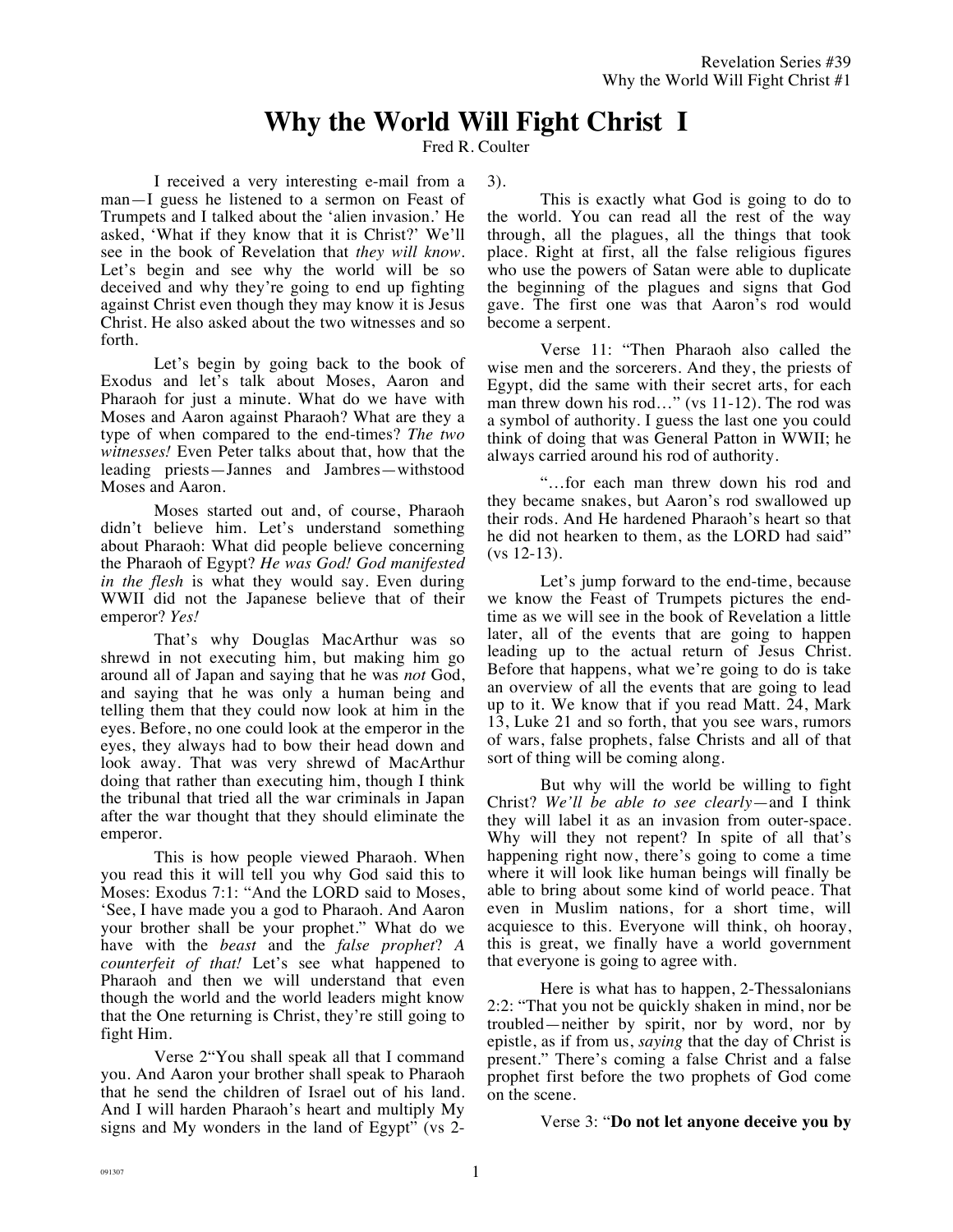**any means**…"—which tells us there are going to be *many* means. A lot of things that look good to human beings, that seems right to human beings and actually, for a while will really work, even though a lot of people agree with it—generally ends up being totally wrong. So we have keep all of that in mind.

"…because *that day will not* come unless **the apostasy shall come first**…" (v 3). There have been many interpretations of the "…the apostasy shall come first..." Some have said it's the falling away from the Church, that is true, that is an apostasy, the *falling away of beliefs,* that is true.

This apostasy is a total falling away from everything that is of the true God and to follow the man that is described here. There is a reason why people will believe it, because there will be an absolute dividing line at that time. There will be those who know God and have the Spirit of God, and then you have all of those who really didn't take it as seriously as they ought to and now they've got to catch up. You have all of those who have taken God seriously all along and how many of those who will be taken to a place of safety *will be taken to a place of safety,* but please understand it's just a few.

Here's what's going to happen: This apostasy is going to be a worldwide rebellion against God—totally—just as it was at the Tower of Babel. Something that is not understandable until we come to the last time, in which we're living, when we can see these things are possible. This is why God warned Daniel that only at the end will these things be understood. Without being able to look out on the world's scene at any time in history up to our time now, and to see all the technological advances and things that we have now, they could not comprehend how these things could be. So, it's all going to culminate—just like the return of Christ is going to culminate in one man—Christ—and the saints, likewise the world's system is going to culminate in *one man*—*the beast,* and a false prophet—and all those who are going to fight against Christ. So this really becomes a drama par excellence that no movie has ever been able to portray.

"…and **the man of sin** shall be revealed—… [How's he going to be revealed? We'll see it in Rev. 13 in just a minute.] …the son of perdition… [notice what this man is going to do]: ...the one who opposes and exalts himself above all that is called God…" (vs 3-4).

That's everything in the world everywhere every god, every religion—so there is a great religious revolution coming, a great governmental revolution coming with a one world government. What we need to understand is that this is going to be the *civil leader*, not the pope. The Seventh Day Adventists have it wrong. They always say this is the pope. As you find in the book of Exodus, and as you find it in all the ancient societies, the king or the emperor was god! The priests were the ones who said 'yes he is god.' As we'll see in a little bit, you have *the beast*—which this describes—who is the *civil ruler* being declared as God and saying he is God, and the *false prophet* verifying that he is God.

So, you've got the same old system that Satan has always used; now resurrected and magnified on a worldwide scene. As we're reading some of these things, let's keep it in view that this is going to be a worldwide event. When you go back in history and look at all of those who were anticipating the return of Christ at any time during the past history, and you can see that the events and times and things were not ready for it—that's why they all failed. They all failed because they were looking to a set time rather than accomplished events. We know that no man knows the hour or time, but we can understand the sequence of things by events. So here's the event:

This man who will be revealed is, v 4: "The one who opposes and exalts himself above all that is called God, or that is an object of worship; so that he comes into the temple of God and sits down as God, proclaiming that he himself is God. Do you not remember that when I was still with you, I told you these things? And now you understand what is holding *him* back… [that is for this one to come on the scene] …**in order for him to be revealed in his own set time....** [we'll see how he will be revealed] …For the mystery of lawlessness is already working; only *there is* one Who is restraining at the present *time* until it arises out of *the* midst…. [that's out of the midst of the system] …And then the lawless one will be revealed… [it tells us three times he's *going to be revealed*] …(whom the Lord will consume with the breath of His mouth, and will destroy with the brightness of His coming)" (vs 4-8). What chapter in the Bible fulfills this? *Rev. 19!*

Verse 9: "*Even* the one whose coming is according to *the* inner working of Satan…" Let's understand there have been many who have had the inner workings of Satan with them, but this is going to be a particular man with particular power, greater than any of the other ones who have been in the past.

"…with all power and signs and lying wonders" (v 9). Note Matt. 24—there shall arise false Christs and false prophets shall give great signs and wonders, even so much that the very elect could be deceived. This is going to be powerful! The saying is: 'seeing is believing'—but don't do that anymore!

I just read a report that now they can take a five minute bite of your speech pattern and they can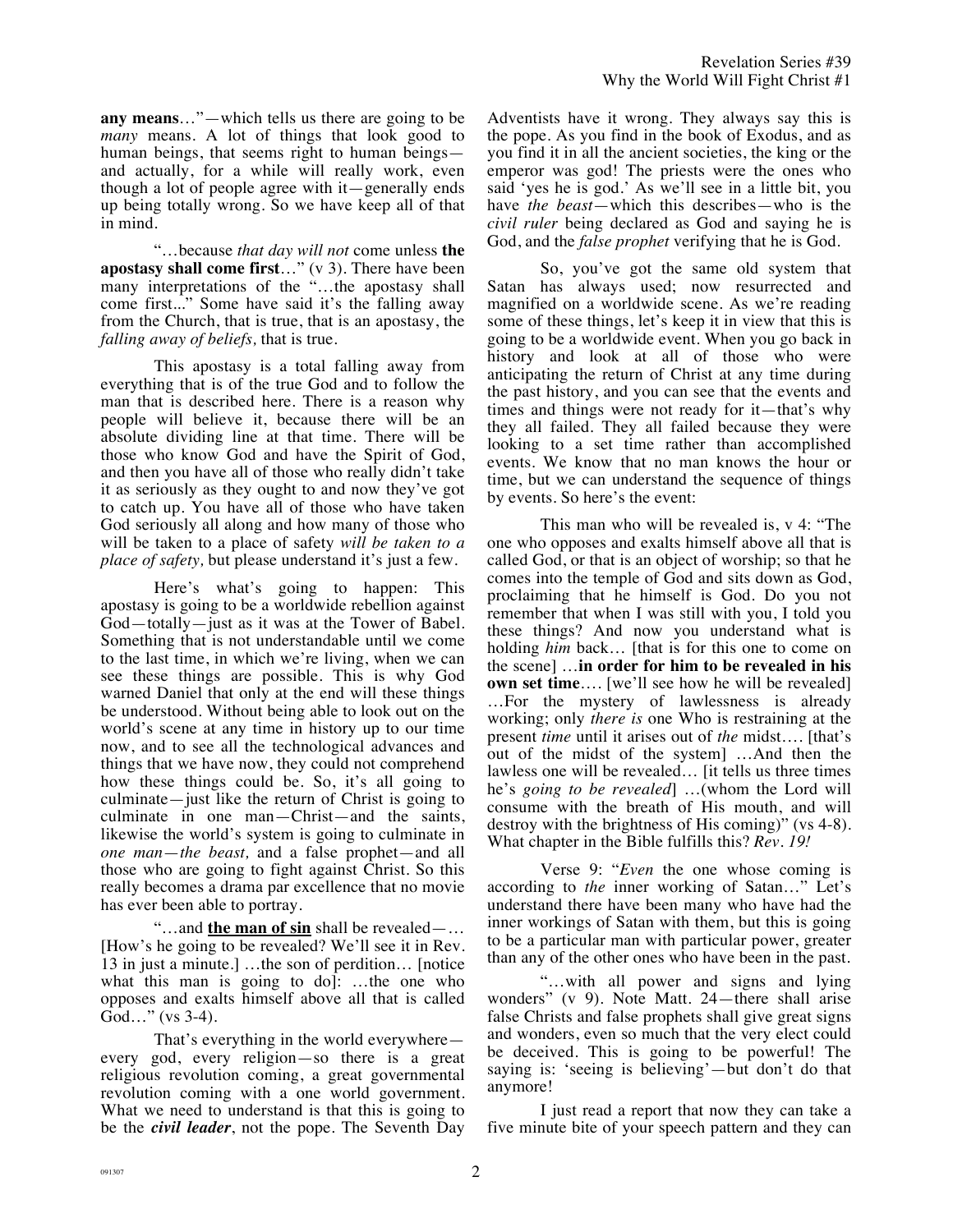create any speech that they want to, to make it appear that you're saying anything they want you to say. Unless you see the person, you may want to have a lot of skepticism seeing on television, *unless you know* that it is authenticated, don't believe it!

They ran a short experiment showing a picture of Colin Powell, whom everyone represents as ex-Secretary of State and ex General, saying to the American people that now it's necessary for a military coup to take over the government of the United States. It was completely faked out by taking portions of his voice pattern and putting it together and making any words—digitally and computerized—to saying anything they want them to say—viewed on television! Amazing! *Lying wonders!*

Verse 10: "And with all deceivableness of unrighteousness in those who are perishing… [they're all destined to perish at the end physically, in their first life] (here's the reason): …because **they did not receive the love of the Truth,** so that they might be saved." This is the key for us:

• How do you stay zealous?<br>• How do you stay on top of

• How do you stay on top of things?

*Always*:

- love God
- love Christ

love the Truth? That's the guide, right there!

Here's what happens if you don't, and this is what happens when people get lukewarm or get turned off for some reason… Just remember this: *If you get turned off from God because of the carnality of any man, you have just been victimized by Satan the devil!* Know this: All men are subject to faults and flaws and problems and difficulties. So, *never base your faith on God in any man!*

We are to have teachers who will teach the Truth. We are to have to those who will be honest and filled with the Spirit of God. That is true, but that will be manifested by their lives by their actions, in spite of their mistakes. If you don't, here's what happens:

Verse 11: "And for this cause…" Where people cause God to do things to them, just like what happened to Pharaoh. God says, 'I'm going to harden his heart.' First time people read that, they say, 'Why would God harden his heart?' *Because he never believed in the first place!*

"…God will send upon them a **powerful deception** that will **cause them to believe** *the* **lie**." This is going to be phenomenal for a short time for the whole world. Imagine the euphoria when the whole world is united behind this man! They all believe the same thing! Going to be something!

Verse 12: "So that all may be judged who did not believe the Truth…" God already has present His Truth in writing, articles and the whole history of everything concerning the Word of God; that's already been there. But He's going to send the Truth in the person of the two witnesses. They [the world] won't want to believe them right at first, but it will be just like with Moses and Aaron. Because of the plagues that they will call down, it will be increasingly more difficult for the world to disbelieve them.

"…did not believe the Truth, but who took pleasure in unrighteousness…. [the best description of this world's system today] …Now we are dutybound to give thanks to God always concerning you, brethren, who are beloved by *the* Lord, because God from *the* beginning has called you unto salvation through sanctification of *the* Spirit and belief of *the Truth*" (vs 10-13).

After this man comes on the scene, is given the reins of world government, let's see what happens. Rev. 12 this talks about Satan, his fall and then all of a sudden it interjects the beginning of the last episode and the last power move by Satan the devil. Satan is so deluded he still thinks he can defeat God. He still thinks he can take over God.

Revelation 12:7: "And there was war in heaven…" Back in 1979-80 I wrote an article: *Space Wars and Prophecy* and when the space shuttle blew up I thought I would have time to redo it, but I didn't. I said: What if there's a great space station up there and this is where the war starts? What do we have up there now? *They're building a great space station!* Of course, you can envision that if you've seen anything of the *Star Wars*. How big can they make it? *Well, almost as big as they want!*

Verse 7: "And there was war in heaven, Michael and his angels warred against the dragon…" What if the man who becomes the 'man of sin, the son of perdition' known as the *beast power* (Rev. 13) actually gets into a spacecraft and goes up to the space station and declares war against God? Just a thought!

"…and the dragon and his angels warred" (v 7). Here we have a fight between Satan and his demons and God and his angels. Just like Pharaoh and everything they did weren't able to prevail.

Verse 8: "But they did not prevail, neither was their place found any more in heaven. And the great dragon was cast out, the ancient serpent who is called the Devil and Satan, who is deceiving the whole world..." (vs 8-9). They have the whole world deceived at that time. And that verifies what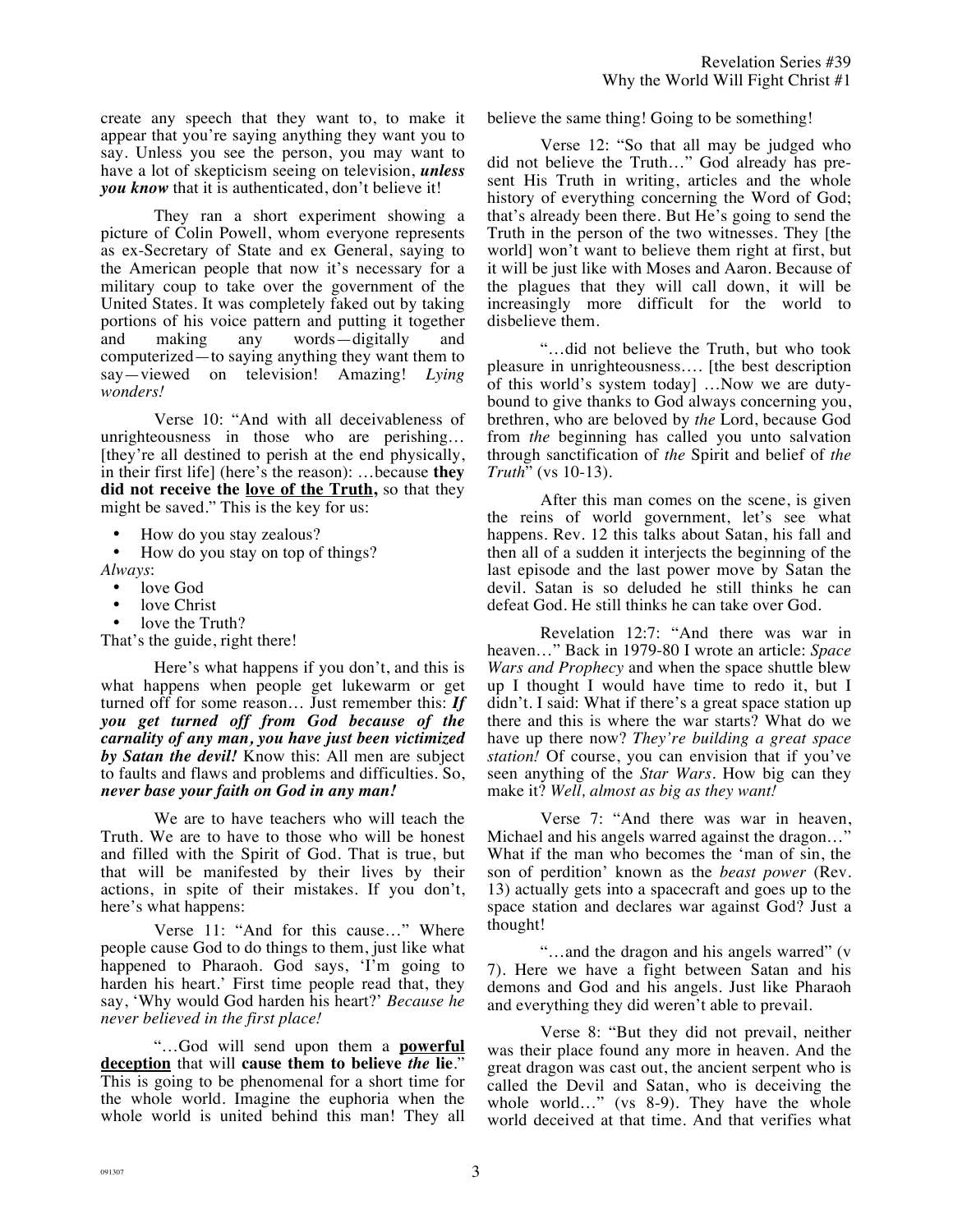we read in 2-Thess.

"…he was cast down to the earth, and his angels were cast down with him" (v 9). This is going to be ignominious! This is going to be quite a thing to happen.

I don't know exactly when he is cast down, but we do know this: He's going to be cast down a little before a three and one-half year period. This does not tell us how long he's going to be in power before then, except that—if we understand Dan. 9 correctly—there is going to be a covenant made 'for one week'; that would be seven years. Maybe he's going to be in power for a considerable length of time—three years or better—before this event happens. Some of this we have to put in the realm of questions because we can't pinpoint it exactly.

Verse 10: "And I heard a great voice in heaven say, 'Now has come the salvation and the power and the kingdom of our God, and the authority of His Christ because the accuser of our brethren has been cast down, who accuses them day and night before our God. But they overcame him through the blood of the Lamb, and through the word of their testimony; and they loved not their lives unto death. Therefore, rejoice you heavens and those who dwell in them…." (vs 10-12).

Who are in heaven? *God the Father, Jesus Christ and all the Holy angels, at this time!* Let's understand: God the Father and Jesus Christ and the angels in heaven are aliens to this earth as far as people under the sway of Satan the devil are concerned. Wouldn't you say so?

"…Woe to those who inhabit the earth and the sea! For the Devil has come down to you, having great wrath *because* he knows that he has *only* **a short time**" (v 12). The next event to occur follows this, which will define *a short time*.

Verse 13: "And when the dragon saw that he was cast down to the earth, he persecuted the woman… [the Church] …who had brought forth the man-*Child* [Christ]." [It starts out with a prophecy of the bride of Christ; blends into Mary, who brought forth Jesus; blends back into the Church.

Verse 14: "**And two wings of a great eagle were given to the woman, so that she might fly to her place in the wilderness**…" This doesn't tell us where; there are many wildernesses in the world. We've always thought for years and years that it might be Petra. But always remember this: *If you know where the place of safety is and you don't get there, the knowledge doesn't do you any good. But, if you're faithful to God and you don't know where it is, and you end up there, when you arrive you will know where it is!*

"…**where she is nourished**…" (v 14) taken care of by God. How did God nourish the children of Israel in the wilderness? *Manna and water out of a rock!* So, you don't have to worry about taking a whole big pack of beef jerky with you if you go! That means *physically* and *spiritually!* If they are physical people—which they are—they're going to have to have something to eat and to drink.

"…*for* **a time** [one year], **and times** [two years], **and half a time** [half a year]…" (v 14)—or a dividing of times (Daniel). So, we have three and a half years in the wilderness.

Now then, Satan knows he only has a short time, so from the beginning of the *short time,* until the end of the three and a half years, what period of time do you have which adds onto the three and a half years? *Whatever the length of time the persecution is!* Satan saw that he had a short time!

Verse 13: "And when the dragon saw that he was cast down to the earth, he persecuted the woman who had brought forth the man-*Child.*" How long will the persecution be? *It doesn't tell us!* From that time we have three and a half years plus how long the persecution will be. It won't take long to bring a worldwide persecution—will it? All the government officials, they're going to know everybody everywhere. If you don't have the *mark of the beast,* they're going to know who you are exactly! It won't take long—so we'll say 30-days, 60-days—don't know!

After God intervened to help them—because Satan didn't want them to get to a place of safety *the earth helped them,* protected them; v 17: "Then the dragon was furious with the woman and went to make war with the rest of her seed, who keep the commandments of God and have the testimony of Jesus Christ." That's when the martyrdom will pick up.

Let's see if we can add a few other things to this. When you read all of this, you stop and think:

- How did this come about?
- What were the events that led up to it?

Revelation 13:1: "And I stood on the sand of the sea; and I saw a beast rising up out of the sea…" You have to have a lot of background going back to understanding about Daniel and other things in order to understand what this is, but this is the last *beast power* on earth. The sea pictures what? *Peoples, languages, nations and so forth!* This looks like a grassroots movement, but it's not!

"…having seven heads and ten horns… [symbol of Satan] …and on his horns ten crowns, and upon his heads *the* name of blasphemy" (v 1).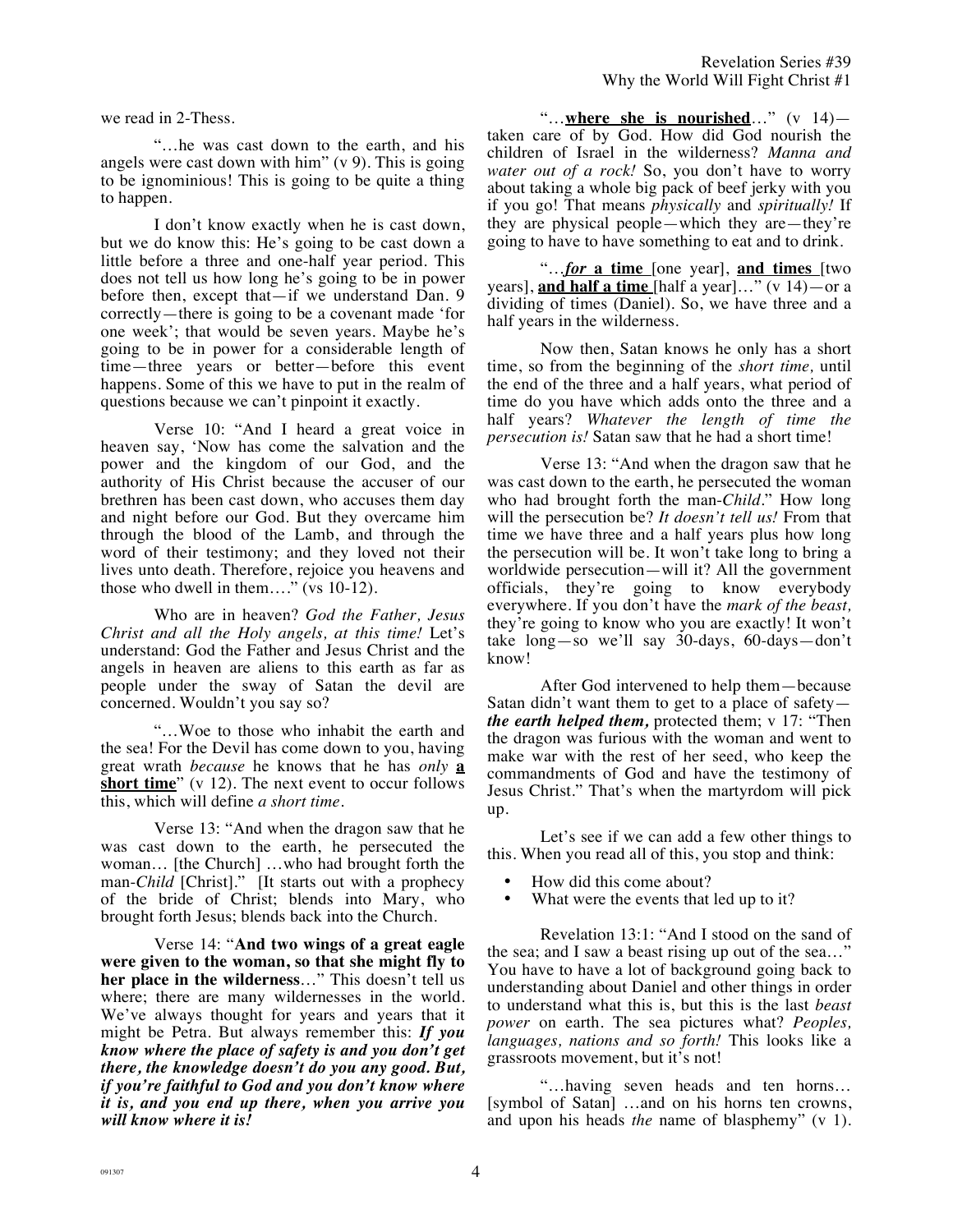So, they're all taking high, eminent positions. And the one man says he's God.

Verse 2: "And the beast that I saw was like a leopard…" [what we're reading is very interesting, because if you go back and read Dan. 7 you will see that this is an amalgamation of all the great empires of the past together. The best of all of them! If you want to know what the U.N. is trying to do, that's what the U.N. is trying to do—get the best of all civilizations of the world molded into one world government. Hasn't gotten there yet—boy! aren't we glad?

"…and his feet like *the feet* of a bear, and his mouth like *the* mouth of a lion; and the dragon gave him his power, and his throne and great authority" (v 2)—gets it from Satan (Matt. 4 and Luke 4) What did Satan tell Jesus if He would bow down and worship him as God? *He'd given Him all the power of all the nations, because it was given to him!* So, *the beast* receives his power, his throne and his great authority directly from Satan! Obviously, there's going to be some resistance.

Since *the beast* is going into the temple of God, this tells us that there's a temple to be built. So does Rev. 11, because John was instructed to measure the temple, and that was after the temple in Jerusalem had already been destroyed, not quite 30 years before. I want you to understand the reaction that the Jews are going to have. After all this time

- they finally build a temple
- they finally get the sacrifices up and going<br>  $\bullet$  they finally get things going
- they finally get things going
- we have this downfall from outer space
- we have the persecution beginning
- we have this man coming into the temple of God saying he is God

If the chronology is somewhat accurate, that occurs right around Passover time. What do you think the Jews are going to do? *I think they're going to try and get an assassination team to kill this man,* because when he goes into the temple that is *the abomination of desolation* spoken of by Daniel the prophet, saying he 'is God.' You've often wondered: Why does he get this deadly wound? Who is after him to do this?

Verse 3: "And I saw one of his heads as *if it were* slain to death, but his deadly wound was healed; and the whole earth was amazed *and* followed the beast." This is going to be astonishing! This is why they are going to believe Satan and *the beast*. After all, here is a man who was wounded to death but was raised back to life, and that could only be from God. That's how it will be presented. So, he's got to be God in the flesh.

Verse 4: "And they worshiped the dragon who gave *his* authority to the beast. And they worshiped the beast, saying, 'Who *is* like the beast? Who has the power to make war against him?' We've covered some of those things. All power on earth is going to be given to him, and here is part of what is reflected in 2-Thess. 2 that ties this in with the man of sin, the son of perdition.

Verse 5: "And a mouth speaking great things and blasphemies was given to him; and authority was given to him to continue *for* forty-two months." That is near 3-1/2 years—not exactly but *near*. Whenever it talks about 42 months, that is referring to a reign of evil.

Verse 6: "And he opened his mouth in blasphemy against God, to blaspheme His name, and His tabernacle, and those who dwell in heaven." That includes Jesus Christ, all the angels and later then it's going to include all the resurrected saints.

Revelation 12:13: "And when the dragon saw that he was cast down to the earth, he persecuted the woman who had brought forth the man-*Child*."

Verse 17: "Then the dragon was furious with the woman and went to make war with the rest of her seed…"

A thought just occurred to me—what about this: 'The man of sin, the son of perdition,' possessed of Satan the devil—and the demons going up with Satan, too—goes up to what we call a spacecraft and then there's fighting between Satan's demons and the angels of God. He's cast back down to the earth. Then he goes into the temple of God saying that he is God to prove his authority. Then the Jews come after him, attempt an assassination, almost kills him. He comes back to life and he is now possessed of Satan in the most evil, heinous way that has ever been in the history of the world of Satan possession. What does he do?

Revelation 13:7: "And he was given *power*  to make war against the saints, and to overcome them… [that's when the martyrdom of the saints occurs] …and he was given authority over every tribe and language and nation." Never has there been such a thing in the history of the world. That's why it has to only be at the end-time.

Verse 8: "And all who dwell on the earth will worship him, whose names have not been written in the book of Life of the Lamb slain from *the* foundation of *the* world. **If anyone has an ear, let him hear**" (vs 8-9).

The next beast with two horns, that sounds like a lamb but speaks like a dragon, is the great *false prophet*. He has great signs and wonders that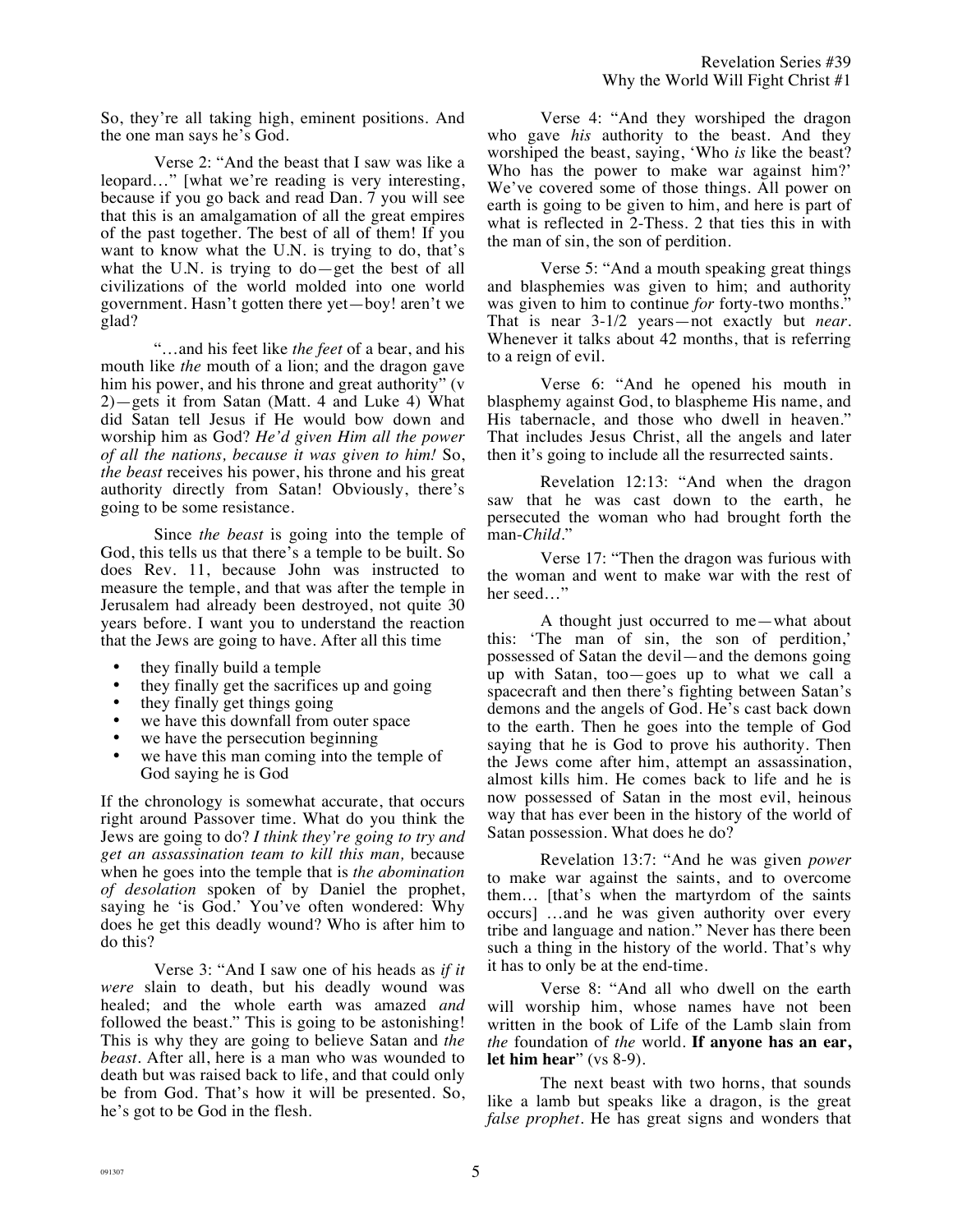he does and calls fire down from heaven. He's got to come on the scene at about the same time *the beast* comes on the scene. He's the one to help enforce the *mark of the beast.*

## (go to the next track)

Now, let's see if we can get a little timeframe to hang all of these things on, concerning the Day of the Lord. The Day of the Lord referred to in the Bible continuously is not a single day alone, but there is a place where it refers to a single day alone. It is not a single year alone, though there are times when it refers to a single year. It can also include the whole three and a half year period that we talked about just before now.

Luke 17:26: "Now as it was in the days of Noah…" Let's just stop here. The only other time in the history of man when the whole world came to a point of collapse because of sin was in the days of Noah when God destroyed it with the Flood. It had to be a worldwide thing that was taking place.

We were watching the History Channel the other night and there was a little blurb on Noah and they said it wasn't a worldwide flood and Noah lived in Samaria, which is hundreds of years after the Flood. Noah wore makeup and all of this sort of thing—eye shadow and things like that. *Nonsense!* 

The key is this: the only other time that the world is going to come to a point of total worldwide collapse is at the end! Then all the events building up to it. Someone sent me something showing they were also doing genetics back there and trying to mix animal and plant and different genes into human beings and so forth. That's a whole other subject.

Verse 26: "Now, as it was in the days of Noah, so also shall it be **in the days** of the Son of man…." Showing that the time of the end is not restricted a day to a day, or a day to a year.

"…**in the days** of the Son of man. They were eating, they were drinking, they were marrying, they were being given in marriage, until the day *that* Noah went into the ark, **and the Flood came and destroyed** *them* **all.** And it was the same way in the days of Lot: And it was the same way in the days of Lot: they were eating, they were drinking, they were buying, they were selling, they were planting, they were building" (vs 26-28)—showing economic progress!

Interesting comment, very observant: You have *days* twice (v 26). Let's analyze this: v 21, concerning the Kingdom of God: "…'Behold, *it is*  here!' or, 'Behold, *it is* there!' For behold, the Kingdom of God is *standing* in the midst of you.'" Wherever Christ was that was literally the Kingdom of God.

Verse 22: "Then He said to the disciples, '*The* **days** will come when you shall desire to see **one of the days** of the Son of man, and shall not see *it.* And they shall say to you, 'Look here,' or, 'Look there.' Do not go, neither follow *them*. For as the light of day whose light shines from *one end* under heaven to the *other end* under heaven, so also shall the Son of man be **in His day**" (vs 21-24). We have a broad use of the term. Verse 24 refers to the day that the Son of man is revealed, and that's different from the day that He stands on earth with the saints. We have:

- v 24—**day**; **days,** referring to Noah's day; **in the days** of the Son of man
- v 27—**in the day**
- v 28—**days of Lot**, leading up to it
- v 29—on **the day**—a single day; we will see how that fits in when we come to the fulfillment of *this day*, the Feast of Trumpets

Verse 29: "But on the day *that* Lot went out from Sodom, it rained fire and sulfur from heaven and destroyed *them* all. This *is* how it shall be in **the day** *that* the Son of man is revealed" (vs 29-30). Quite an interesting play on words. It shows that there are many things that gives a greater flexibility in understanding some of these Scriptures.

Come to Rev. 6 so we can get some sort of timeframe. We already know a timeframe of three and a half years plus whatever the time of persecution will be -say 30-60 days of persecution will be—say 30-60 days of persecution—we don't know. That will give us three and a half years plus three months will be three years and nine month.

When you look at the Revelation Chart concerning Revelation and Daniel it comes out to about that. This is the opening of the seven seals, the beginning of them. Down through the sixth seal runs through Rev. 6. We're going to read it from that point of view, but we're going to look at the second seal. Remember, the only One Who can open them was Christ—which means what? *God the Father and Jesus Christ are going to determine exactly when every one of these events occur!* That verifies what Jesus said, 'no man knows the day or the hour' and so forth.

Revelation 6:2: "And I looked, and behold, *there was* a white horse; and the one who was sitting on it had a bow, and a crown was given to him; and he went out conquering and to conquer." White horse: we've always said that pictures the *false prophet.* That could also picture false religion leading up to it. We can see various amalgamations of religions coming together, but we've never seen all of them come together all at once, and the only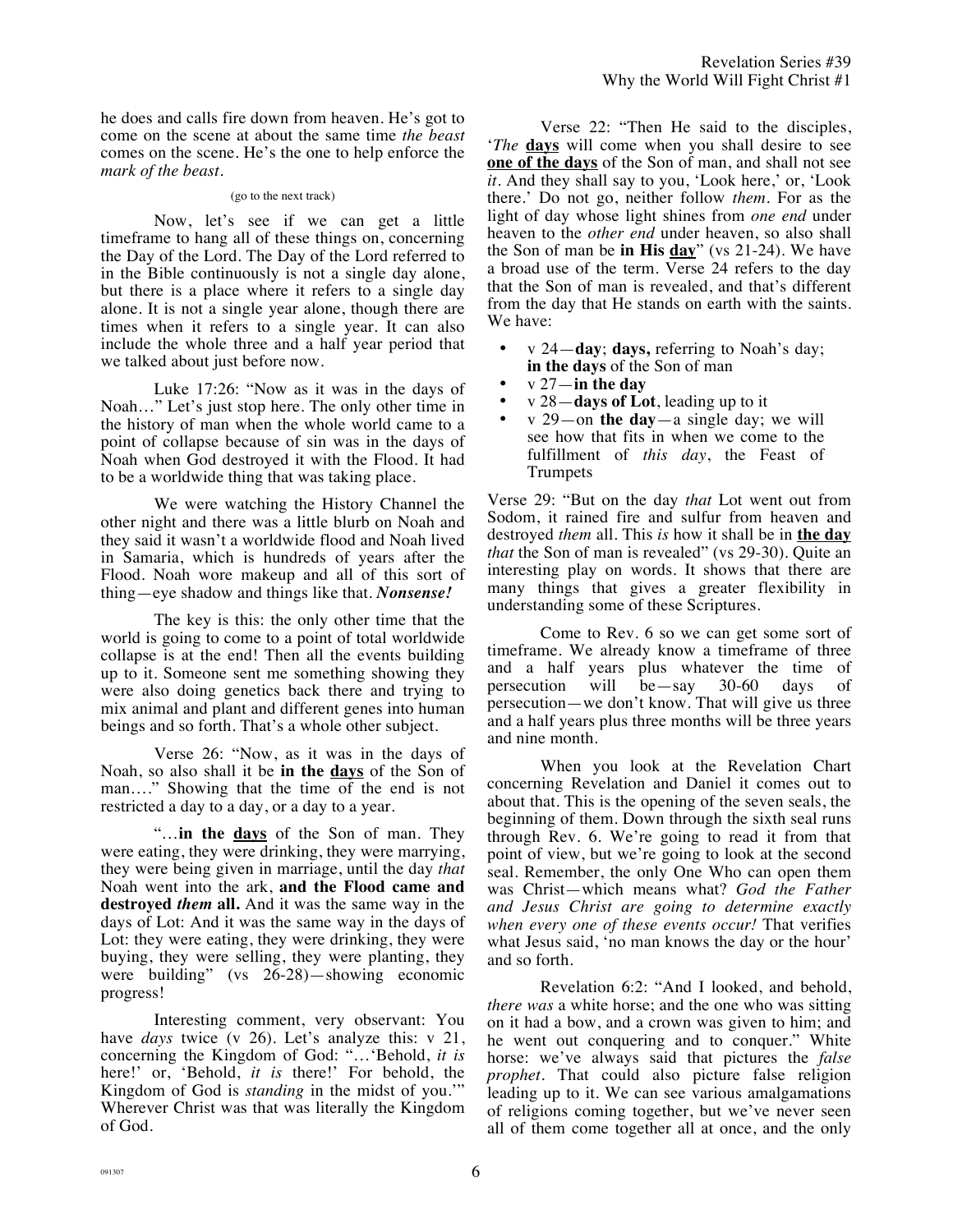one that is going to make that happen will be the *false prophet* with the power of *the beast*, together. There has to be this unanimity of accepting each other religiously, which then the civil governments will see that is a key to help bring peace on earth. As a matter of fact, that's what they're trying to do with religious leaders today. 'Go teach your people peace.'

Verse 3: "And when He opened the second seal, I heard the second living creature say, 'Come and see.' And another horse went out *that was* red; and *power* was given to the one sitting on it to take peace from the earth…" (vs 3-4). There is a time of peace. 1-Thess. 5:1-2: There will come a time when they will say 'peace and safety' or 'peace and security' then sudden destruction comes.

The *beast* will have the power to make war. We saw that. But does he make war right at first, or does he come in with a peace alliance—actually be the leader with the false prophet and help assist in bringing peace to the world—man's peace—before the end. So there we have peace.

"…and *to cause* them to kill one another; and a great sword was given to him" (v 4). The great sword ties right in with what we read in Rev. 13 that 'who was able to make war against the beast?' What do we have?

Verse 4, I believe, ties in with the casting down of Satan from heaven, the deadly wound that was healed with *the beast*, then he rises back to power, all authority over all nations was given to him this time and he goes out to make war. Tie this together with Dan. 11—king of the north comes against the king of the south and that's how it starts. It starts out with human war—humans fighting human beings. Then we have what follows in the aftermath of war, very quickly, the third seal—black horse, famine. The fourth seal: death!

"…*was* Death, and the grave followed him; and authority was given to them over *one* fourth of the earth..."  $(v 8)$ .

I've always wanted to have a huge map of the world and try and figure out what one-fourth of the world that it's going to affect first. It's just like with us right now. If this affects one-fourth of the world, what fourth is it going to affect. What is the other three-quarters of the earth, that are not affected by direct invasion, yet—there could be various parts of the earth to make one-fourth. Could it be that this is the fall, not only precipitated going to the Middle East by the King of the North and the King of the South, but could this also be a simultaneous demise of the modern nations of the ten tribes of Israel?

So, we have part of the Middle East

involved. We have Canada and America falling into economic collapse. We don't know if there's going to be a real serious economic collapse. The enemy is already within us, because the army is already invaded without arms, so they could take over very easily. We have Canada, U.S., Australia, New Zealand—those nations primarily—and would that make up one-fourth of the world? What kind of slaughter would take place? Ezek. 3—what God said is going to happen to all of Israel. A third will be killed by the sword; a third by famine and a third by disease—and a small remnant will come out of that. If you add up all the things in the book of Revelation about how many are going to die. It leaves you a question when you get to Micah 5, that one-tenth of Israel is going to be saved. Will it be one-tenth of the population of the world that will remain, too? *I don't know!* This is what starts it.

You always have to blame someone, so who's going to be blamed? *All those people out there that didn't want to receive the mark of the beast!* That's how the martyrdom is going to start. Then you have to have a vision to depict that.

Verse 9: "And when He opened the fifth seal, I saw under the altar the souls of those who had been slain for the Word of God, and for the testimony that they held; and they cried out with a loud voice, saying, 'How long, O Lord, Holy and true, do You not judge and avenge our blood on those who dwell on the earth?' And white robes were given to each of them; and they were told that they should rest a short time, yet…" (vs 9-11). Isn't that interesting? The Greek is very similar to what we read in Rev. 12—Satan knows he has but a short time. The persecution starts, then the martyrdom.

"…until *it* be fulfilled *that* both their fellow servants and their brethren also would be killed, just as they had been." (v 11).

Verse 12 is God's intervention into the world from heaven, which is going to be dramatic. Remember, we just read that in 'the day when the Son of man is revealed.' It's going to be quite a revelation! I have depicted this based upon the demise of Israel and the Tribulation against Israel and the timeframe depicted in Hosea 5, so we can get a short timeframe here. These are quite relative

Hosea 5:15—God says: "I will go; I will return to My place until they confess their guilt and seek My face; in their affliction they will seek Me earnestly."

Hosea 6:1—here's what they're going to say: "Come and let us return to the LORD, for He has torn, and He will heal us; He has smitten, and He will bind us up." The only people on earth that will do that are the modern descendants of Israel. You're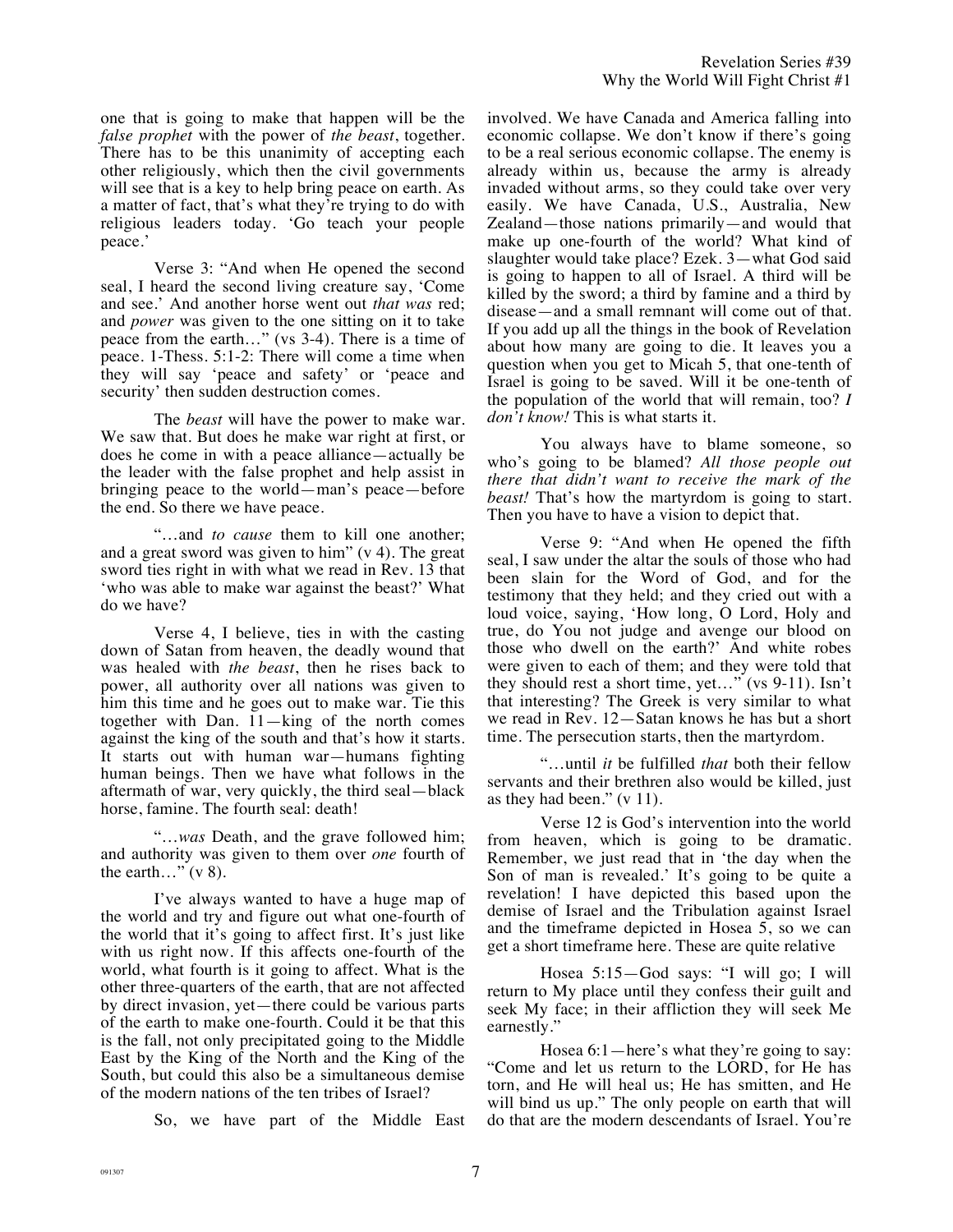not going to have that from the Chinese, or the Japanese, or the Russians—*no, you're not!*

Verse 2 gives us another timeframe: "After two days… [if this refers to a day as a year, then we're dealing with two years] …He will revive us; in the third day He will raise us up, and we shall live in His sight."

We have something very similar to this in the book of Revelation. We also have something in the book of Exodus, which is akin to it. The circumstances were a little bit different, but the plagues that came upon the Egyptians at first came upon the Israelites as well as the Egyptians. Then later God said 'no more' beginning with the flies. There were no flies. When it was dark over Egypt, it was light over where the children of Israel were.

That shows God's mercy and intervening with Israel. We're going to see the same thing here in Rev. 6 & 7, because it says that 'after two days' which then is two years. If we're dealing with three and a half years at the end, then that means there will be how much time left? *A year and a half!* Let's first of all see the revealing of the Son of man, which will be a key thing to really, really make the children of Israel repent. They will know for sure that this is God! Other nations of the world may not be so convinced, but if they are their hearts will be hardened so that they will still fight, just like it was with Pharaoh and the Egyptians in the book of Exodus.

Revelation 6:12: "And when He opened the sixth seal, I looked, and behold, there was a great earthquake; and the sun became black as *the* hair *of* sackcloth, and the moon became as blood; and the stars of heaven fell to the earth, as a fig tree casts its untimely figs when it is shaken by a mighty wind. Then *the* heaven departed like a scroll that is being rolled up…" (vs 12-14). That has never happened before. A view of the heavens that has never been seen by men until this time.

"…and every mountain and island was moved out of its place" (v 14). You can tie in Isa. 13—where the earth is going to rock to and fro like a drunken man; Isa. 24, and here's going to be the reason: **"…the heavens departed like a scroll that is being rolled up."**

Notice their reaction. Will they know Who it is that is coming from outer space, because *the heavens will be rolled back.* It's not the sea rolling back! It's not the earth opening up! *It's the heavens rolling back!*

Verse 15: "And the kings of the earth…" [who are all in league with *the beast*] …and the great men, and the rich men, and the chief captains, and

the powerful men, and every bondman, and every free *man* hid themselves in the caves and in the rocks of the mountains… [everything's going to be shaken up] …and they said to the mountains and to the rocks, 'Fall on us, and hide us from *the* face of Him Who sits on the throne, and from the wrath of the Lamb because the great day of His wrath has come, and who has the power to stand?'" (vs 15-17).

We're going to the two witnesses in Revelation to answer the question: Why would they say, 'Hide us from the face of the Lamb, of Him who sits on the throne and from the wrath of the Lamb'? That's both God the Father and Jesus Christ. This is going to quite an amazing thing that's going to happen.

Go through the rest of this series on Daniel and Revelation and using the charts remember this: *all charts are only an approximation.* They can give us a relative configuration of how things will fall if we put it together properly, but remember a chart is not the Word of God, a chart is not dogmatic, but it can give us some understanding so we can try and put these things in mind.

Now, let's look at the two witnesses (see messages in this series). It has to be the governor of Judea and the high priest of the coming temple in Jerusalem—it can't be any other because the Jews will never listen to anyone who is not a Jewperiod! That's it! So, out of the Jewish community today, out of which the two witnesses will come. There are Levites; there are descendants of the Aaronic priesthood and also descendants of the house of David as well as a mixture of other people in what is commonly called the Jews today. They will build a temple there and that's where *the beast* is going to go and claim that he is God, and that is the desolation that is the 'abomination of desolation' (Daniel).

Revelation 11:1: "Then *the angel* gave me a measuring rod like a staff, saying, 'Arise and measure the temple of God, and the altar, and those who worship in it. But leave out the court that *is* within the temple *area*… [it's going to be a very small location this time] …and do not measure it because it has been given *up* to the Gentiles; and they shall trample upon the Holy City *for* forty-two months…. [won't get into the full meaning of that because there's a dual, prophetic fulfillment of that] …And I will give *power* to My two witnesses, and they shall prophesy a thousand two hundred *and* sixty days, clothed in sackcloth'" (vs 1-3). That timing is not the same as the 42 months of Rev. 13.

Verse 4: "These are the two olive trees, and *the* two lampstands that stand before the God of the earth." That's what refers it back to Zech. 4 at to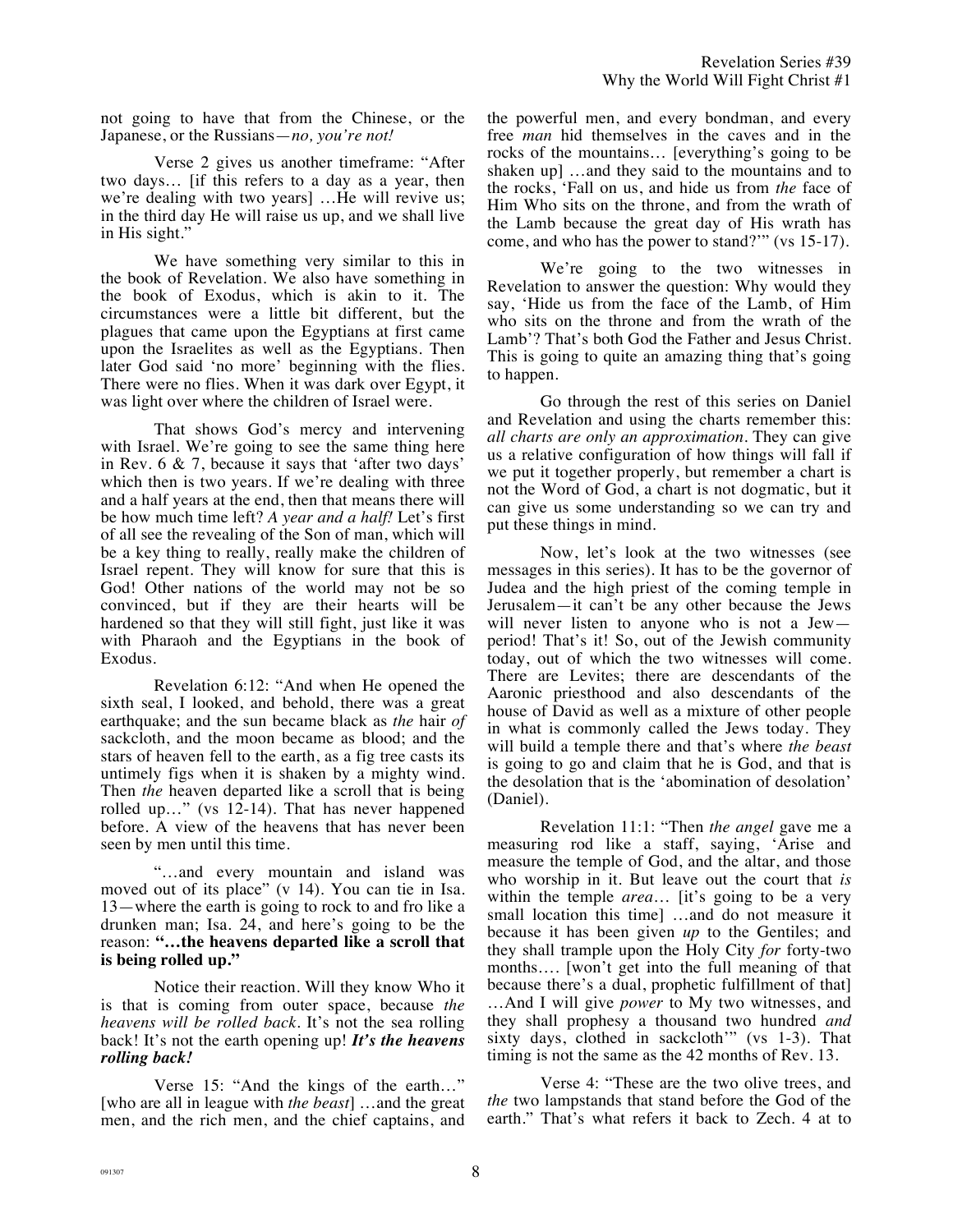who the two witnesses are. These are going to be the two most powerful servants and witnesses of God that has ever been from the history of the world.

Verse 5: "And if anyone attempts to harm them, fire will go out of their mouths and devour their enemies. For if anyone attempts to harm them, he must be killed in this manner." So, you can imagine how this is going to frustrate the whole world, frustrate *the beast* and *the false prophet*.

Verse 6: "These have authority to shut heaven so that no rain may fall in *the* days of their prophecy; and they have authority over the waters, to turn them into blood, and to smite the earth with every plague, as often as they will."

What plagues does God use? *The same ones that He used in the book of Exodus!* He always uses the same ones, because those are the most effective. He doesn't need to devise weapons like men. He can just send a little lice in hordes and that will take care of an awful lot of men! They can smite the earth as often as they will. No two men in the history of the world have ever had the power to do it whenever they determine to do it. Even Moses only did it when God said to 'raise your rod.'

Verse 7: "And when they have completed their testimony, the beast who ascends out of the abyss will make war against them, and will overcome them, and will kill them." This is going to look like, finally, at the last minute mankind is going to succeed. Satan is going to succeed. They're going to rejoice.

Verse 8: "And their bodies *will lie* in the street of the great city, which spiritually is called Sodom and Egypt, where also our Lord was crucified." That's Jerusalem today. Now you know what thinks of that. Jerusalem is not a Holy city today and will not be until Christ comes and cleanses it and rebuilds the way He wants it done.

Verse 9: "Then those of the peoples and tribes and languages and nations shall see their bodies three and a half days, for they will not allow their bodies to be put into tombs. And those who dwell on the earth will rejoice over them…" (vs 9- 10). Finally a little relief from all of these plagues and things

"…and will make merry, and will send gifts to one another, because these two prophets had tormented those who dwell on the earth" (v 10). For how long? *1,260 days!* Then God has a little surprise for them all.

Verse 11: "Then after the three and a half days, *the* spirit of life from God entered into them and they stood on their feet; and great fear fell upon those who were watching them. And they heard a great voice from heaven, say, 'Come up here!' And they ascended into heaven in a cloud; and their enemies saw them *rise*" (vs 11-12)—and astonish everyone! This is closer to Pentecost, probably even on the Day of Pentecost. We don't know what time of day they are raised from the dead, but they are the first raised from the dead.

Rev. 12:16-17 is the beginning of the last year and a half. And the reason that they say 'hide us from His wrath' is because you've got two witnesses over here for two full years who have been telling them that it's going to happen. Then we have the sealing of the 144,000 from the 12 tribes of the children of Israel, and that fits right in with what we read in Hos. 5:15 and 6:1-3—*they repent!*

Now then, here is where God begins to really deal directly with the whole earth, beginning with the seven trumpet plagues. We find that all in Rev. 8 & 9 angels now fighting against demons and men. Let's see what happens when the seventh trump is blown. Notice, it's one trumpet that is blown.

Revelation 11:15: "Then the seventh angel sounded *his* trumpet; and *there* were great voices in heaven, saying, 'The kingdoms of this world have become *the kingdoms* of our Lord and His Christ, and He shall reign into the ages of eternity.'" The seventh trump is the last of the seven trumpets. The resurrection occurs *at the last trumpet!* This does not occur on the Feast of Trumpets because every Holy Day had to have trumpets blown on those days. For all the information concerning why the first resurrection has to be on Pentecost, you can also write in for that.

Verse 16: "And the twenty-four elders, who sit before God on their thrones, fell on their faces and worshiped God, saying, 'We give You thanks, O Lord God almighty, Who is, and Who was, and Who *is* to come; for You have taken *to Yourself* Your great power, and have reigned'" (vs 16-17). That's the starting of the reign of the Kingdom of God, right there. It begins the first act that is to happen with the reign of the Kingdom of God: *the resurrection of the saints.*

Verse 18: "For the nations were angry, and Your wrath has come, and the time for the dead to be judged, and to give reward to Your servants the prophets, and to the saints, and to *all* those who fear Your name, the small and the great; and to destroy those who destroy the earth." This is where the return of Christ occurs, because the return of Christ comes by revealing; with the rolling back and the sign of the Son of man appears in the heavens. It does not finish until the saints are resurrected, meet Christ in the air on the Sea of Glass and the seven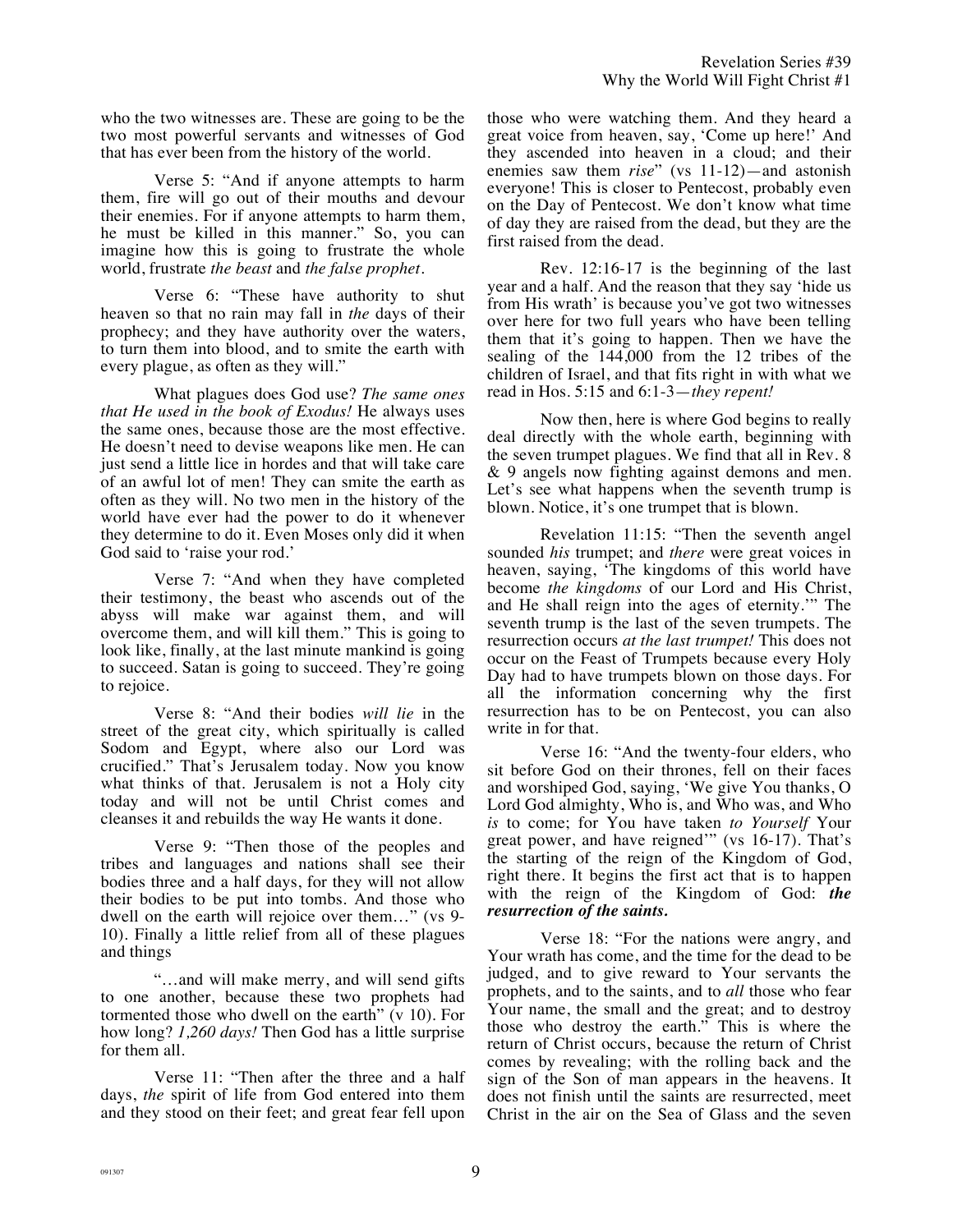last plagues are poured out and we return to the earth.

If this the first sermon you ever have heard from me, you're going to wonder: Where does he get all these things? (see the rest of this series on Daniel and Revelation and you'll get the rest of the story)

Revelation 15—this is when the seven last plagues are poured out. They see the sign of the Son of man in heaven and He is probably all during that last year and a half coming closer and closer to the earth. Comes down to the time of Pentecost and then all of a sudden, over Jerusalem, there appears this great sea of glass. All the saints are resurrected and meet Christ in the air on the Sea of Glass, and we are all there to see the seven last plagues poured out. So, we find that before they're poured out the resurrection has been accomplished.

Revelation 15:1: "Then I saw another sign in heaven, great and awesome: seven angels having the seven last plagues, for in them the wrath of God is filled up. And I saw a sea of glass mingled with fire, and those who had gotten the victory over the beast, and over his image, and over his mark, *and* over the number of his name, **standing on the Sea of Glass**, having *the* lyres of God" (vs 1-2).

- Where are you when you're resurrected? *Standing on the Sea of Glass!*
- Which then, if we're going to meet Christ in the air, is where? *In the clouds!*
- Where will that be? *Over Jerusalem!*
- What's going to happen when we come back to the earth? *We're going to put our feet, with Christ, on the Mt. of Olives!*

Verse 3: "And they were singing the song of Moses…"—which then typifies all of those who have received eternal life before the coming of Christ the first time.

"…*the* servant of God, and the song of the Lamb… [those who are saved after Christ has come] …saying, 'Great and awesome *are* Your works, Lord God Almighty; righteous and true *are* Your ways, King of the saints. Who shall not fear You, O Lord, and glorify Your name? For *You* only *are* Holy; and all the nations shall come and worship before You, for Your judgments have been revealed'" (vs 3-4).

Now then, the seven last plagues. Here are seven angels receiving the seven last plagues. After they receive it, they are told to 'Go!'

Revelation 16:1: "Then I heard a loud voice from the temple say to the seven angels, 'Go and pour out the vials of the wrath of God onto the earth.'" People say, 'Why would God do this; be so mean; be so horrible; be so absolutely cruel?'

*Because, when God called when it was peaceful, when God made His will known*:

- Did you receive it?<br>• Did you accent it?
- Did you accept it?
- Did you worship God?
- Were you willing to repent?
- *NO!*

These people weren't willing to repent at all of the things that they did, and they had been warned! *The two witnesses told them it was coming!* Then He uses the same ammunition that He uses back in the book of Exodus:

Verse 2: "And the first *angel* went and poured out his vial onto the earth; and an evil and grievous sore fell upon the men who had the mark of the beast, and upon those who were worshiping his image. And the second angel *went and* poured out his vial into the sea; and it became blood, like *that* of a dead *man*; and every living soul in the sea died. And the third angel poured out his vial upon the rivers, and into the fountains of waters; and they became blood" (vs 2-4). You just take all the plagues that were poured out on Egypt and just magnify them to fill the whole earth at the end-time with the wrath of God.

Verse 8: "And the fourth angel poured out his vial upon the sun; and *power* was given to it to scorch men with fire." They still didn't repent!

Verse 10: "And the fifth angel poured out his vial upon the throne of the beast; and his kingdom became full of darkness…" They still didn't repent!

The last gasp of Satan and armies of men, v 12: "And the sixth angel poured out his vial into the great river Euphrates; and its waters were dried up, so that the way of the kings from the rising of *the* sun might be prepared. Then I saw three unclean spirits like frogs *come* out of the mouth of the dragon, and out of the mouth of the beast, and out of the mouth of the false prophet; for they are spirits of demons working miracles, going forth to the kings of the earth, even of **the whole world**, to gather them together to *the* battle of that great day of the Almighty God" (vs 12-14).

Their armies finally arrive, they're ready to shoot up at the great sea of glass, the alien invaders have already shown themselves, the resurrection has occurred—which is massive body snatching by the aliens from outer space. Now they're here to fight. They have weapons that are going to be so good that they think that they can overcome God. They're going to be deceived, deluded, and fight against God. When it happens, here comes all the hail— BOOM!—weighing 180 lbs. a piece. Whoever survives that then the army of Christ and the saints